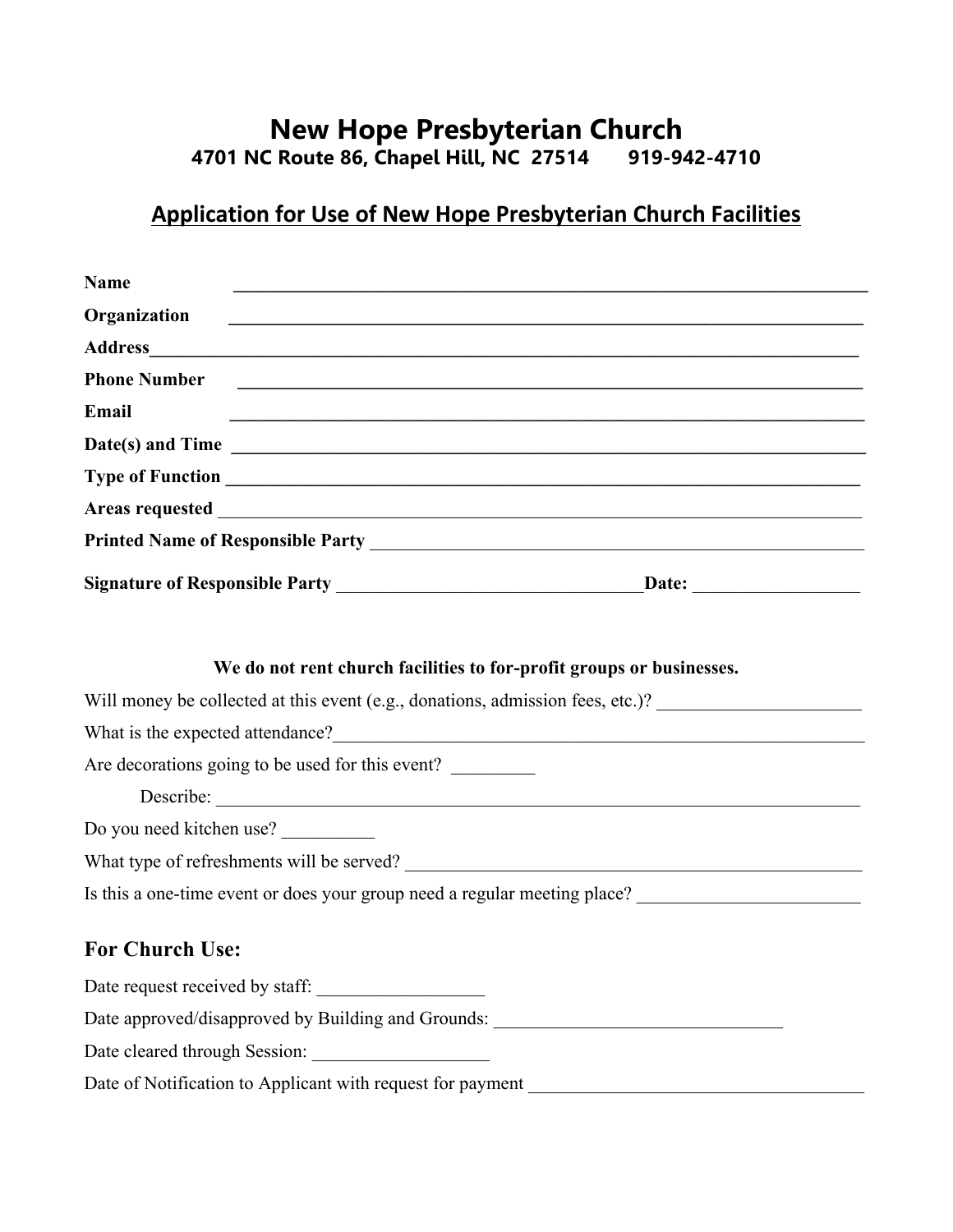| Computed Cost from Fee Schedule                                     |       |  |
|---------------------------------------------------------------------|-------|--|
| <b>Church Contact Person</b>                                        | Phone |  |
| Date deposit returned/not returned (if not returned, state reason): |       |  |
|                                                                     |       |  |

By initialing, you have read and agree to abide by NHPC building use policies.

# **Article VII. Building Use and Worship Policies**

## **Section 7.01 Building Usage Policies**

# **Non-Member Use of New Hope Presbyterian Church**

#### **Building Use Procedures**

New Hope Church is blessed with facilities that are to be used for religious activities to the glory of God, and for other activities that meet the spiritual, intellectual and social needs of its members and the community. The cost of operation is borne by the church, except when usage is permitted for any organizations and non-member individuals.

All official activities of the church, e.g., meetings, meals, will be scheduled with the church secretary by the responsible church member. The church secretary is responsible for recording dates and times on the master calendar. Each standing meeting will have an assigned room and time and will be expected to use that room unless other arrangements have been made. Any conflicts or questions will be resolved by Buildings and Grounds.

Requests for building use by members of New Hope Church will be forwarded to Buildings and Grounds, and will be approved for use at no charge when suitable space is available. Members will be required to sign the building usage form, which will serve as confirmation of their reservation, and accept responsibilities as outlined therein. B&G will strive to accommodate member use of facilities, negotiating shared usage or alternate dates as needed.

Requests from non-members will be forwarded to Buildings and Grounds and will be subject to established usage fees. Non-members or organizations will be required to sign the building usage form, which will serve as confirmation of their reservation, and accept responsibilities outlined therein. All non-member usage requests will come before the session. Groups seeking regular usage of the building, such as Girl Scouts, and twelve-step groups, shall submit a building use form and seek approval of the session annually.

*Following events (exclusive of regular church-related meetings) Buildings and Grounds will inspect the area(s) used.*

### **Non-Member Use of New Hope Presbyterian Church**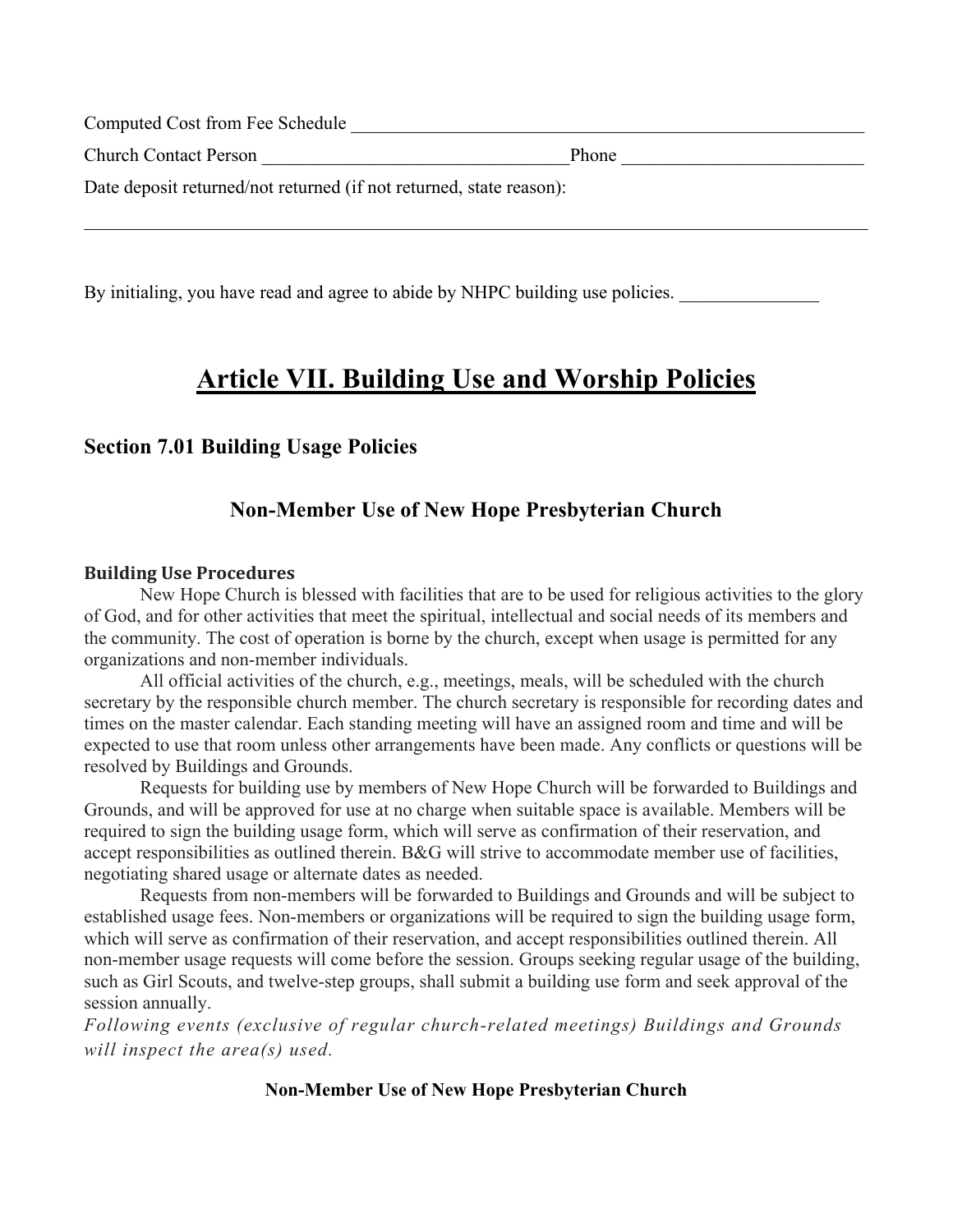- An Application for usage must be filled out and returned to Church office.
- Charitable fund raising events must be approved by the session in advance.
- Fee for Church Sanctuary (Upstairs, access at front) facility usage: \$200
- Fee for Fellowship Hall(s)/Kitchen (Downstairs, access at rear) facility usage: \$200
- A cleanup fee of \$200.00 may be applied if used areas are not cleaned after an event.
- All fees to be paid in advance. **Keys will not be loaned to non-members. A representative of the Buildings and Grounds Committee will open and close the building for each event**.
- Some Facility use fees may be waived for charitable groups and church sponsored groups; however, donations are kindly accepted. This should be discussed with the Minister after application is submitted. Any changes in fee schedules will require approval by the Church Session. Keep in mind that we have certain fixed costs for the building use, cleaning, utilities and maintenance.
- Anyone wishing to use the sanctuary piano or organ must obtain approval from the Director of Music.

# **Rules for All Groups Using Church Facilities**

## **Church Property Rules**

- Alcohol & Smoking: no alcohol or smoking is allowed on Church Property.
- Firearms or Weapons: no firearms or weapons are allowed on Church Property.
- Drones: no drones are allowed on Church Property without prior approval.
- Sanctuary: no food or drink is allowed in the Sanctuary.
- Candles: use of candles and open flames in the Church must be authorized by Church Staff.
- Room Assignment: Use only the rooms in the Church that have been assigned to your group.
- Decorations: please do not change/alter Church bulletin boards, table displays, or decorations.
- Elevator: Limit use of elevator to the elderly and handicapped persons in your group. Any child using the elevator should have adult supervision.
- Entering Building: groups using the fellowship hall or kitchen should enter the rear of the building through the New Fellowship Hall.
- Doors: please lock all doors at the end of the event.
- Lights: check to see that all lights, including bathrooms, are turned off.
- Faucets & Toilets: check to see that faucets and toilets are not running.
- Damage: report damages or additional cleaning as appropriate.
- Thermostat: all of the heating is controlled by programmable thermostats. They are programmed for 4 different periods of the day e.g., morning, afternoon, after dinner, night time. If you wish to increase or decrease the temperature, simply push the up and down arrows to the right of the thermostat. The thermostat will say "temporary". You do not need to press "hold" to maintain the temperature you have set. The temperature you chose will stay until the next period. At that point the thermostat will automatically revert to its program. You can cause the system to revert to the program at the end of your meeting by pushing "run schedule," the lower left. But if you do nothing, it will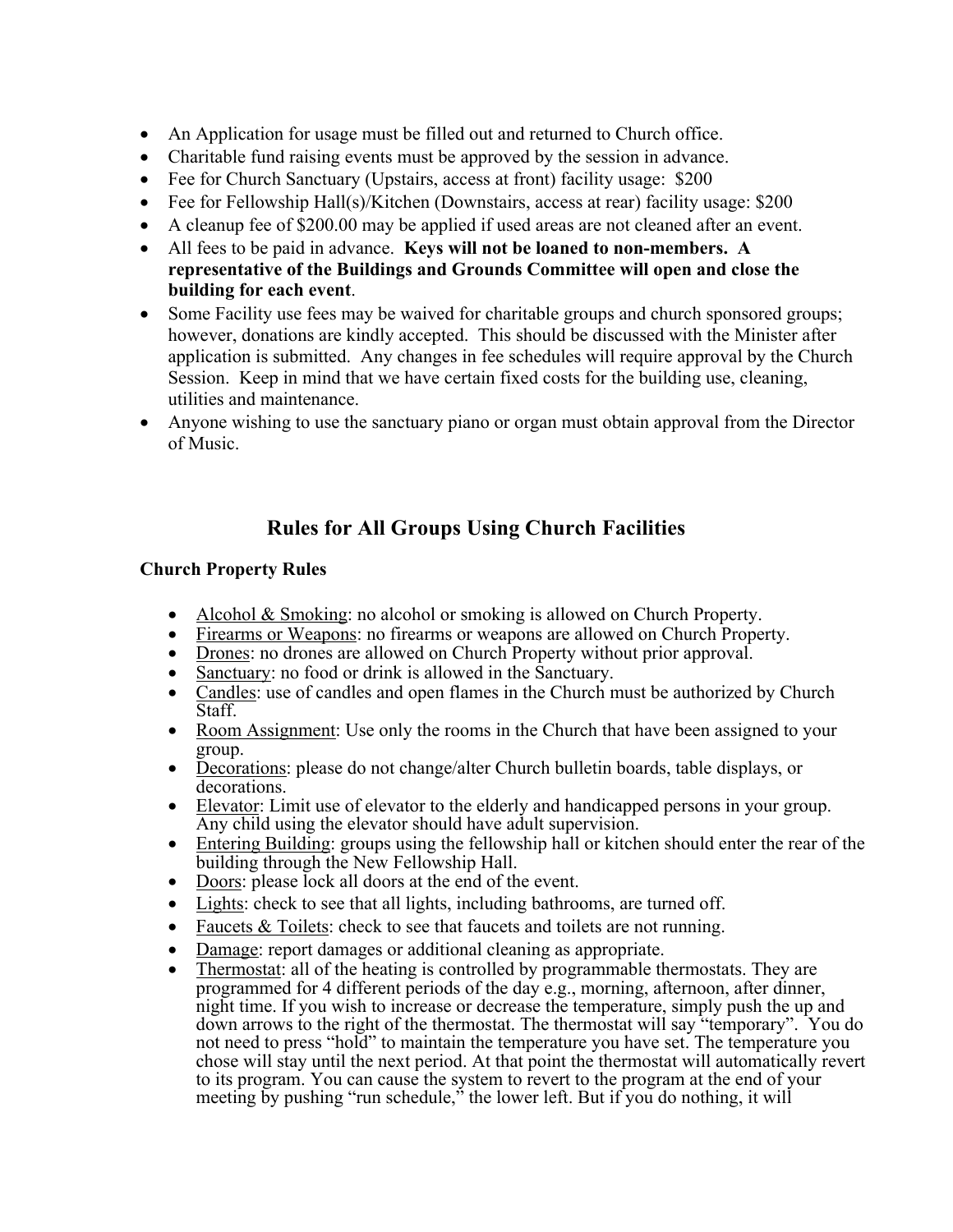eventually fall back into its program. The one thing that you should not do is press "hold."

• **Trash: remove all trash produced from the event out of the facility.**

### **Kitchen Rules**

- Paper Products: please provide your own paper/plastic products for dining.
- Usage: if using Church kitchen/cooking utensils, please clean and replace where you found them.
- Cleaning: please clean the kitchen counters, sinks, stoves, etc., to ensure it is clean and turned off.
- Trash & Food Products: inspect refrigerator, storage areas, and waste cans for removal of trash and unused food.

### **Old & New Fellowship Hall Rules**

- Cleaning: please clean up after event (clean tables & sweep floor), remove all trash and any unused food from the facility. There will be a cart within the event location with cleaning supplies, paper towels, a broom, and dustpan for all groups to use after the event.
- Tables & Chairs<sup>\*\*</sup>: restore the chairs, tables, and other furniture to normal order (if you brought out extra tables or chairs, please put them back). **Please note**: After event, there should only be a maximum number of 11 tables in the New Fellowship Hall. \*\*Please see attached diagram.
- Trash: remove all trash produced from the event out of the facility.

# **Use of the Sanctuary for Events Other Than Weddings/Funerals**

New Hope Presbyterian Church recognizes the close ties between the arts and one's spiritual life. For this reason, the church occasionally makes its sanctuary available for artistic performances.

Anyone wishing to use the sanctuary for this purpose should fill out a building use request form and meet with the Pastor to discuss the event well in advance of the requested date. Additionally, the Director of Music must approve the use of existing musical instruments. A guest organist/musician may be asked to demonstrate competency in the proper use of New Hope's fine instruments. After the Pastor, the Director of Music, and the Worship Committee have given their approval and after the Building and Grounds Committee has confirmed that the space is free at the requested time and day, the request will go to the Session for final approval.

### **Decorations, Photography, and Recording**

The beauty of New Hope's sanctuary resides in its simplicity and connection with God and nature. For this reason, the furnishings are normally to remain in place, with no additional decorations